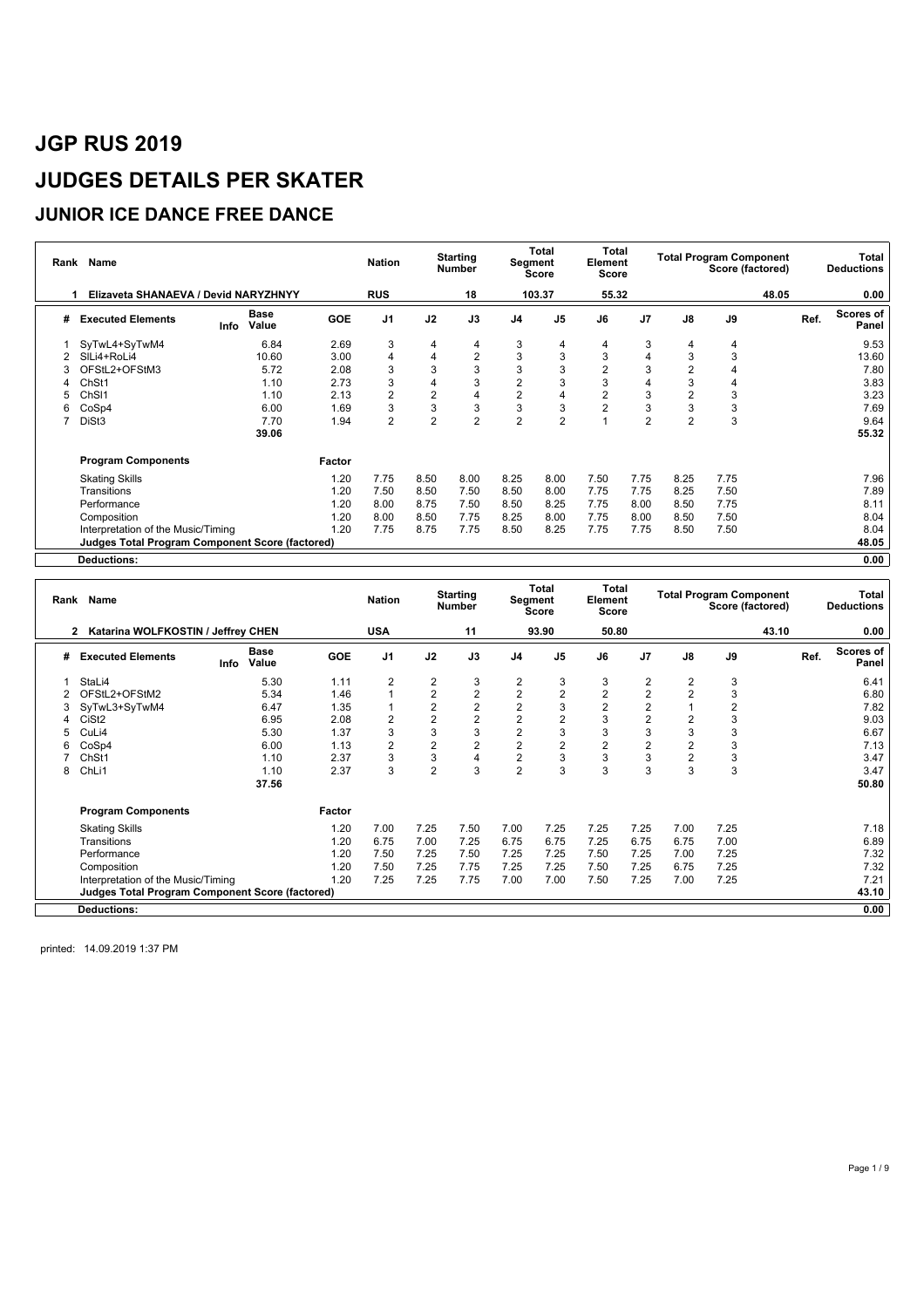### **JUNIOR ICE DANCE FREE DANCE**

| Rank | Name                                            |      |                      |            | <b>Nation</b>  |                | <b>Starting</b><br><b>Number</b> |                | <b>Total</b><br>Segment<br><b>Score</b> | Total<br>Element<br><b>Score</b> |                |                | <b>Total Program Component</b><br>Score (factored) |       |      | Total<br><b>Deductions</b> |
|------|-------------------------------------------------|------|----------------------|------------|----------------|----------------|----------------------------------|----------------|-----------------------------------------|----------------------------------|----------------|----------------|----------------------------------------------------|-------|------|----------------------------|
|      | Diana DAVIS / Gleb SMOLKIN<br>3                 |      |                      |            | <b>RUS</b>     |                | 17                               |                | 93.45                                   | 47.99                            |                |                |                                                    | 45.46 |      | 0.00                       |
| #    | <b>Executed Elements</b>                        | Info | <b>Base</b><br>Value | <b>GOE</b> | J <sub>1</sub> | J2             | J3                               | J <sub>4</sub> | J <sub>5</sub>                          | J6                               | J <sub>7</sub> | J8             | J9                                                 |       | Ref. | Scores of<br>Panel         |
|      | SyTwL3+SyTwM4                                   |      | 6.47                 | 1.77       | $\overline{2}$ | 3              | 2                                | 2              | 3                                       | $\overline{2}$                   | 3              | 3              | 2                                                  |       |      | 8.24                       |
|      | CiSt <sub>3</sub>                               |      | 7.70                 | 2.49       | 3              | 2              | 3                                | $\overline{2}$ | 3                                       |                                  | 3              | 2              | 3                                                  |       |      | 10.19                      |
|      | SILi4                                           |      | 5.30                 | 1.50       |                | 3              | 4                                | 3              | 3                                       | 3                                | 3              | 3              | 4                                                  |       |      | 6.80                       |
|      | CoSpB                                           |      | 1.80                 | 0.08       | 0              |                | 0                                |                | 0                                       | -1                               | 0              | 0              | $\overline{2}$                                     |       |      | 1.88                       |
|      | OFStL3+OFStM3                                   |      | 6.10                 | 1.77       | 3              | 2              | $\overline{c}$                   | $\overline{2}$ | 3                                       | $\overline{2}$                   | 3              | 2              | 4                                                  |       |      | 7.87                       |
| 6    | ChSt1                                           |      | 1.10                 | 2.25       | 3              | 3              | 3                                | $\overline{c}$ | 3                                       | $\overline{2}$                   | $\overline{2}$ | 3              | 4                                                  |       |      | 3.35                       |
|      | RoLi4                                           |      | 5.30                 | 1.24       | 3              | 3              | 3                                | 3              | 3                                       | $\overline{2}$                   | $\overline{2}$ | $\overline{2}$ | 3                                                  |       |      | 6.54                       |
| 8    | ChLi1                                           |      | 1.10                 | 2.02       | 4              | $\overline{2}$ | 3                                | $\overline{2}$ | $\overline{2}$                          | $\overline{2}$                   | 3              | 3              | $\overline{2}$                                     |       |      | 3.12                       |
|      |                                                 |      | 34.87                |            |                |                |                                  |                |                                         |                                  |                |                |                                                    |       |      | 47.99                      |
|      | <b>Program Components</b>                       |      |                      | Factor     |                |                |                                  |                |                                         |                                  |                |                |                                                    |       |      |                            |
|      | <b>Skating Skills</b>                           |      |                      | 1.20       | 7.50           | 7.75           | 7.50                             | 7.50           | 7.50                                    | 7.25                             | 7.50           | 7.75           | 7.25                                               |       |      | 7.50                       |
|      | Transitions                                     |      |                      | 1.20       | 7.25           | 7.50           | 7.50                             | 7.50           | 7.00                                    | 7.00                             | 7.50           | 7.75           | 7.25                                               |       |      | 7.36                       |
|      | Performance                                     |      |                      | 1.20       | 8.00           | 7.75           | 7.50                             | 7.75           | 7.50                                    | 7.25                             | 7.50           | 7.75           | 7.50                                               |       |      | 7.61                       |
|      | Composition                                     |      |                      | 1.20       | 8.00           | 7.75           | 8.00                             | 7.50           | 7.75                                    | 7.50                             | 7.50           | 8.00           | 7.50                                               |       |      | 7.71                       |
|      | Interpretation of the Music/Timing              |      |                      | 1.20       | 8.25           | 7.75           | 8.00                             | 7.75           | 7.50                                    | 7.50                             | 7.50           | 8.00           | 7.50                                               |       |      | 7.71                       |
|      | Judges Total Program Component Score (factored) |      |                      |            |                |                |                                  |                |                                         |                                  |                |                |                                                    |       |      | 45.46                      |
|      | <b>Deductions:</b>                              |      |                      |            |                |                |                                  |                |                                         |                                  |                |                |                                                    |       |      | 0.00                       |

| Rank | <b>Name</b>                                                                                       |      |                      |                      | <b>Nation</b>  |                | <b>Starting</b><br><b>Number</b> |                         | Total<br>Segment<br><b>Score</b> | <b>Total</b><br>Element<br><b>Score</b> |                         |                | <b>Total Program Component</b> | Score (factored) |      | Total<br><b>Deductions</b> |
|------|---------------------------------------------------------------------------------------------------|------|----------------------|----------------------|----------------|----------------|----------------------------------|-------------------------|----------------------------------|-----------------------------------------|-------------------------|----------------|--------------------------------|------------------|------|----------------------------|
|      | 4 Irina GALIYANOVA / Grayson LOCHHEAD                                                             |      |                      |                      | <b>CAN</b>     |                | 15                               |                         | 89.48                            | 50.23                                   |                         |                |                                | 40.25            |      | $-1.00$                    |
| #    | <b>Executed Elements</b>                                                                          | Info | <b>Base</b><br>Value | <b>GOE</b>           | J <sub>1</sub> | J2             | J3                               | J <sub>4</sub>          | J <sub>5</sub>                   | J6                                      | J7                      | J8             | J9                             |                  | Ref. | Scores of<br>Panel         |
|      | SyTwL4+SyTwM4                                                                                     |      | 6.84                 | 1.67                 | 3              |                | 3                                | $\overline{2}$          | $\overline{2}$                   | $\overline{2}$                          | 2                       | 2              | 3                              |                  |      | 8.51                       |
|      | ChSI1                                                                                             |      | 1.10                 | 2.73                 | 4              | 3              | 3                                | $\overline{\mathbf{c}}$ | $\overline{4}$                   | 3                                       | 3                       | 4              | 3                              |                  |      | 3.83                       |
| 3    | ChSt1                                                                                             |      | 1.10                 | 1.66                 | 2              |                | $\overline{2}$                   | $\overline{\mathbf{c}}$ | 3                                | $\overline{2}$                          | $\overline{c}$          | 2              | $\overline{2}$                 |                  |      | 2.76                       |
|      | CuLi4                                                                                             |      | 5.30                 | 1.18                 | 3              | 3              |                                  | $\overline{c}$          | $\overline{2}$                   | 3                                       | 3                       | $\overline{c}$ | 3                              |                  |      | 6.48                       |
|      | MiSt <sub>2</sub>                                                                                 |      | 6.95                 | 1.52                 |                |                |                                  |                         | $\overline{2}$                   |                                         | $\overline{2}$          | $\overline{2}$ | $\overline{2}$                 |                  |      | 8.47                       |
| 6    | OFStL3+OFStM2                                                                                     |      | 5.72                 | 0.93                 |                | $\overline{c}$ |                                  | $\boldsymbol{2}$        | $\overline{1}$                   | $-1$                                    |                         |                | $\overline{c}$                 |                  |      | 6.65                       |
|      | CoSp4                                                                                             |      | 6.00                 | 1.05                 |                | $\overline{2}$ | $\boldsymbol{2}$                 | $\overline{\mathbf{c}}$ | $\overline{\mathbf{c}}$          |                                         | $\overline{\mathbf{c}}$ |                | $\overline{2}$                 |                  |      | 7.05                       |
| 8    | StaLi4                                                                                            | >    | 5.30                 | 1.18                 | 3              | $\overline{2}$ | 3                                | $\overline{2}$          | $\overline{2}$                   | 3                                       | $\overline{2}$          | 3              | 3                              |                  |      | 6.48                       |
|      |                                                                                                   |      | 38.31                |                      |                |                |                                  |                         |                                  |                                         |                         |                |                                |                  |      | 50.23                      |
|      | <b>Program Components</b>                                                                         |      |                      | Factor               |                |                |                                  |                         |                                  |                                         |                         |                |                                |                  |      |                            |
|      | <b>Skating Skills</b>                                                                             |      |                      | 1.20                 | 7.00           | 6.50           | 6.50                             | 6.50                    | 7.00                             | 6.25                                    | 6.75                    | 6.75           | 6.50                           |                  |      | 6.64                       |
|      | Transitions                                                                                       |      |                      | 1.20                 | 6.50           | 6.25           | 6.50                             | 6.50                    | 6.75                             | 6.00                                    | 6.75                    | 6.75           | 6.50                           |                  |      | 6.54                       |
|      | Performance                                                                                       |      |                      | 1.20                 | 7.50           | 6.50           | 6.50                             | 6.75                    | 7.00                             | 6.25                                    | 6.75                    | 7.25           | 7.00                           |                  |      | 6.82                       |
|      | Composition                                                                                       |      |                      | 1.20                 | 7.75           | 6.50           | 6.75                             | 6.50                    | 7.00                             | 6.25                                    | 6.75                    | 6.75           | 7.00                           |                  |      | 6.75                       |
|      | Interpretation of the Music/Timing                                                                |      |                      | 1.20                 | 7.00           | 6.50           | 6.75                             | 6.75                    | 6.75                             | 6.25                                    | 6.75                    | 7.00           | 7.00                           |                  |      | 6.79                       |
|      | <b>Judges Total Program Component Score (factored)</b>                                            |      |                      |                      |                |                |                                  |                         |                                  |                                         |                         |                |                                |                  |      | 40.25                      |
|      | <b>Extended lifts</b><br>Deductions:<br>Violation of choreo restrictions<br>> Extended Dance Lift |      |                      | $-1.00$<br>(1 of 10) |                |                |                                  |                         |                                  |                                         |                         |                |                                |                  |      | $-1.00$                    |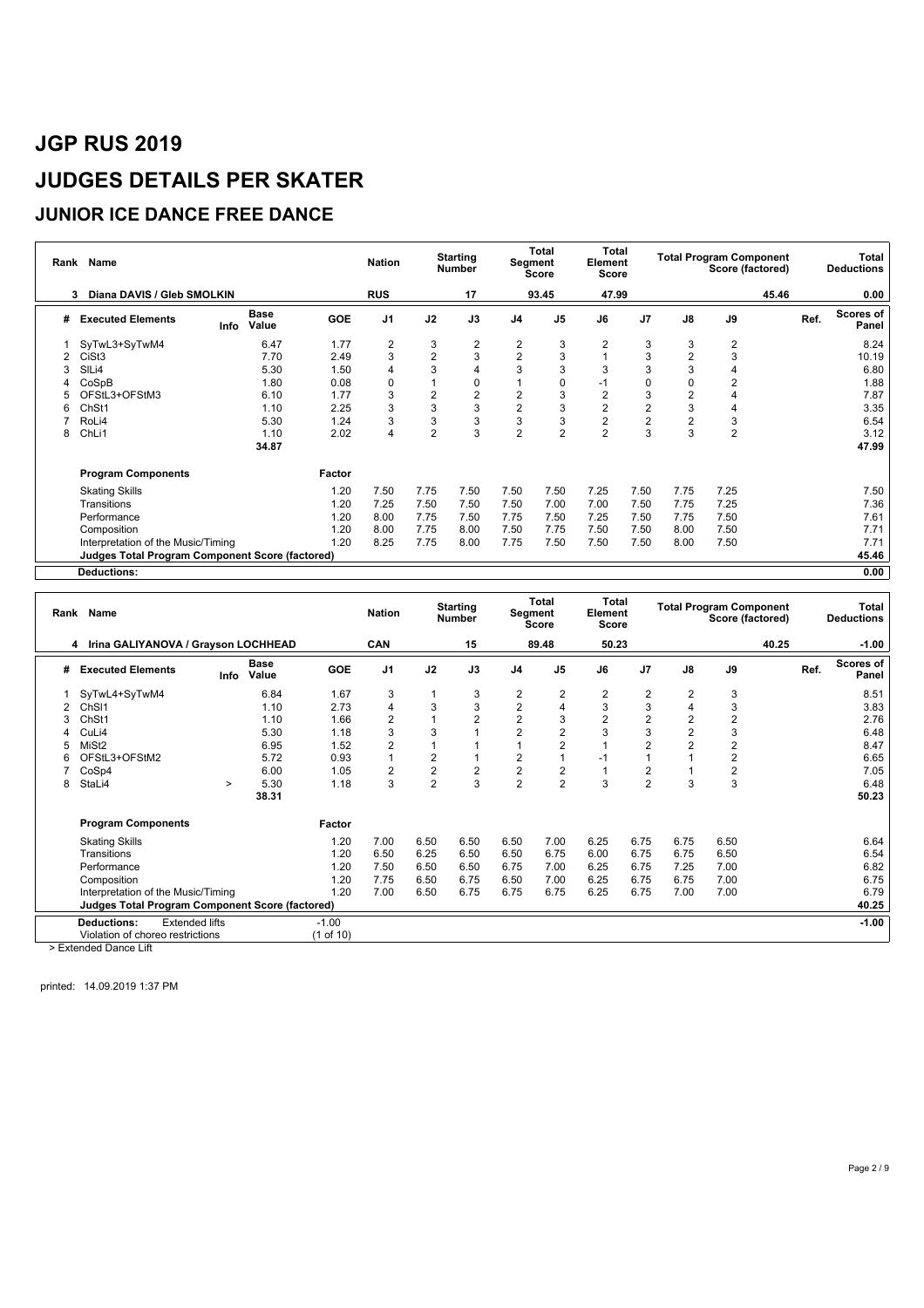### **JUNIOR ICE DANCE FREE DANCE**

| Rank | Name                                            |      |                      |        | <b>Nation</b>  |                | <b>Starting</b><br><b>Number</b> |                | Total<br>Segment<br><b>Score</b> | Total<br>Element<br>Score |                         |                | <b>Total Program Component</b><br>Score (factored) |       |      | Total<br><b>Deductions</b> |
|------|-------------------------------------------------|------|----------------------|--------|----------------|----------------|----------------------------------|----------------|----------------------------------|---------------------------|-------------------------|----------------|----------------------------------------------------|-------|------|----------------------------|
|      | Nadiia BASHYNSKA / Peter BEAUMONT<br>5          |      |                      |        | <b>CAN</b>     |                | 16                               |                | 89.22                            | 48.25                     |                         |                |                                                    | 40.97 |      | 0.00                       |
| #    | <b>Executed Elements</b>                        | Info | <b>Base</b><br>Value | GOE    | J <sub>1</sub> | J2             | J3                               | J <sub>4</sub> | J <sub>5</sub>                   | J6                        | J <sub>7</sub>          | J8             | J9                                                 |       | Ref. | Scores of<br>Panel         |
|      | StaLi3                                          |      | 4.55                 | 0.85   | 3              | 2              |                                  | $\overline{c}$ | $\overline{\mathbf{c}}$          |                           | 2                       |                | 3                                                  |       |      | 5.40                       |
|      | SyTwL4+SyTwM4                                   |      | 6.84                 | 1.46   | $\overline{2}$ |                | $\overline{2}$                   | $\sqrt{2}$     | $\overline{2}$                   | $\overline{2}$            | $\overline{2}$          | $\overline{2}$ | 3                                                  |       |      | 8.30                       |
|      | Ch <sub>SI1</sub>                               |      | 1.10                 | 1.78   | $\overline{2}$ | 2              | $\overline{2}$                   |                | $\overline{2}$                   | $\overline{2}$            | 3                       | 3              | $\overline{2}$                                     |       |      | 2.88                       |
|      | CoSp3                                           |      | 5.25                 | 0.48   | $\overline{2}$ | $-1$           | 0                                |                |                                  |                           | $\overline{\mathbf{c}}$ |                | 0                                                  |       |      | 5.73                       |
|      | DiSt <sub>2</sub>                               |      | 6.95                 | 2.08   | $\overline{2}$ | 2              | $\overline{c}$                   | $\overline{2}$ |                                  | $\overline{2}$            | 3                       | $\overline{2}$ | 3                                                  |       |      | 9.03                       |
|      | OFStL3+OFStM3                                   |      | 6.10                 | 1.46   | $\overline{2}$ | $\overline{2}$ | $\overline{c}$                   | $\overline{2}$ | $\overline{2}$                   | $\overline{2}$            | 3                       |                | $\overline{2}$                                     |       |      | 7.56                       |
|      | RoLi4                                           |      | 5.30                 | 1.05   | 3              | $\overline{2}$ | $\overline{c}$                   | $\overline{c}$ | $\overline{2}$                   | $\overline{\mathbf{c}}$   | 3                       | $\overline{2}$ | 3                                                  |       |      | 6.35                       |
| 8    | ChSp1                                           |      | 1.10                 | 1.90   | $\overline{2}$ | $\overline{2}$ | 3                                | $\overline{2}$ | $\overline{2}$                   | $\overline{2}$            | 3                       |                | 4                                                  |       |      | 3.00                       |
|      |                                                 |      | 37.19                |        |                |                |                                  |                |                                  |                           |                         |                |                                                    |       |      | 48.25                      |
|      | <b>Program Components</b>                       |      |                      | Factor |                |                |                                  |                |                                  |                           |                         |                |                                                    |       |      |                            |
|      | <b>Skating Skills</b>                           |      |                      | 1.20   | 7.25           | 6.50           | 6.75                             | 6.75           | 6.75                             | 6.50                      | 7.50                    | 6.75           | 7.00                                               |       |      | 6.82                       |
|      | Transitions                                     |      |                      | 1.20   | 7.00           | 6.25           | 6.50                             | 6.25           | 6.50                             | 6.25                      | 7.25                    | 6.75           | 7.00                                               |       |      | 6.61                       |
|      | Performance                                     |      |                      | 1.20   | 7.75           | 6.50           | 6.75                             | 6.75           | 6.50                             | 6.50                      | 7.50                    | 7.00           | 7.25                                               |       |      | 6.89                       |
|      | Composition                                     |      |                      | 1.20   | 7.75           | 6.00           | 6.75                             | 6.50           | 6.75                             | 6.75                      | 7.50                    | 6.75           | 7.50                                               |       |      | 6.93                       |
|      | Interpretation of the Music/Timing              |      |                      | 1.20   | 7.75           | 6.50           | 7.00                             | 6.75           | 6.50                             | 6.50                      | 7.50                    | 6.75           | 7.25                                               |       |      | 6.89                       |
|      | Judges Total Program Component Score (factored) |      |                      |        |                |                |                                  |                |                                  |                           |                         |                |                                                    |       |      | 40.97                      |
|      | <b>Deductions:</b>                              |      |                      |        |                |                |                                  |                |                                  |                           |                         |                |                                                    |       |      | 0.00                       |

| Rank | Name                                                   |      |                      |            | <b>Nation</b>  |                | <b>Starting</b><br><b>Number</b> | Segment        | Total<br><b>Score</b> | <b>Total</b><br>Element<br><b>Score</b> |                |                | <b>Total Program Component</b> | Score (factored) |      | Total<br><b>Deductions</b> |
|------|--------------------------------------------------------|------|----------------------|------------|----------------|----------------|----------------------------------|----------------|-----------------------|-----------------------------------------|----------------|----------------|--------------------------------|------------------|------|----------------------------|
|      | Oona BROWN / Gage BROWN<br>6                           |      |                      |            | <b>USA</b>     |                | 12                               |                | 88.88                 | 49.10                                   |                |                |                                | 39.78            |      | 0.00                       |
| #    | <b>Executed Elements</b>                               | Info | <b>Base</b><br>Value | <b>GOE</b> | J <sub>1</sub> | J2             | J3                               | J <sub>4</sub> | J <sub>5</sub>        | J6                                      | J7             | J8             | J9                             |                  | Ref. | Scores of<br>Panel         |
|      | ChS <sub>11</sub>                                      |      | 1.10                 | 2.25       | 3              | 2              | 3                                | $\overline{2}$ | 3                     | 3                                       | $\overline{2}$ | 3              | 3                              |                  |      | 3.35                       |
|      | SyTwL3+SyTwM3                                          |      | 6.10                 | 1.46       | $\overline{2}$ | $\overline{2}$ | $\overline{2}$                   | $\overline{2}$ | $\overline{2}$        | $\overline{2}$                          | $\overline{2}$ | $\overline{2}$ | $\overline{2}$                 |                  |      | 7.56                       |
| 3    | DiSt <sub>2</sub>                                      |      | 6.95                 | 2.08       | 3              | $\overline{2}$ |                                  |                | 3                     | 3                                       | $\overline{2}$ | $\overline{2}$ | $\overline{2}$                 |                  |      | 9.03                       |
|      | CoSp4                                                  |      | 6.00                 | 0.97       |                | $\overline{2}$ | $\overline{2}$                   |                | 3                     | $\overline{2}$                          | $\overline{2}$ |                | 2                              |                  |      | 6.97                       |
|      | OFStL1+OFStM3                                          |      | 5.47                 | 1.35       |                |                |                                  | 2              | $\overline{2}$        | 3                                       | $\overline{2}$ | 2              | 3                              |                  |      | 6.82                       |
| 6    | SILi4                                                  |      | 5.30                 | 0.92       | 3              | 2              | $\overline{2}$                   | 2              | $\overline{2}$        | $\overline{2}$                          |                | $\overline{2}$ | $\overline{2}$                 |                  |      | 6.22                       |
|      | CuLi4                                                  |      | 5.30                 | 0.85       | 3              | $\overline{2}$ |                                  |                | $\overline{2}$        | $\overline{2}$                          | $\overline{2}$ | $\overline{2}$ | $\overline{\mathbf{c}}$        |                  |      | 6.15                       |
| 8    | ChSp1                                                  |      | 1.10                 | 1.90       | $\overline{2}$ |                | 3                                | $\overline{2}$ | $\overline{2}$        | $\overline{2}$                          | 3              | $\overline{2}$ | 3                              |                  |      | 3.00                       |
|      |                                                        |      | 37.32                |            |                |                |                                  |                |                       |                                         |                |                |                                |                  |      | 49.10                      |
|      | <b>Program Components</b>                              |      |                      | Factor     |                |                |                                  |                |                       |                                         |                |                |                                |                  |      |                            |
|      | <b>Skating Skills</b>                                  |      |                      | 1.20       | 6.75           | 6.25           | 6.50                             | 6.25           | 6.75                  | 7.00                                    | 6.75           | 6.75           | 6.75                           |                  |      | 6.64                       |
|      | Transitions                                            |      |                      | 1.20       | 6.75           | 6.25           | 6.25                             | 6.00           | 6.50                  | 6.50                                    | 6.50           | 6.50           | 6.50                           |                  |      | 6.43                       |
|      | Performance                                            |      |                      | 1.20       | 7.25           | 6.50           | 7.00                             | 6.25           | 6.75                  | 6.75                                    | 6.75           | 6.50           | 7.00                           |                  |      | 6.75                       |
|      | Composition                                            |      |                      | 1.20       | 7.25           | 6.50           | 6.50                             | 6.50           | 6.75                  | 6.75                                    | 6.75           | 6.75           | 6.50                           |                  |      | 6.64                       |
|      | Interpretation of the Music/Timing                     |      |                      | 1.20       | 7.00           | 6.50           | 6.50                             | 6.50           | 6.75                  | 6.75                                    | 6.75           | 6.75           | 6.75                           |                  |      | 6.68                       |
|      | <b>Judges Total Program Component Score (factored)</b> |      |                      |            |                |                |                                  |                |                       |                                         |                |                |                                |                  |      | 39.78                      |
|      | <b>Deductions:</b>                                     |      |                      |            |                |                |                                  |                |                       |                                         |                |                |                                |                  |      | 0.00                       |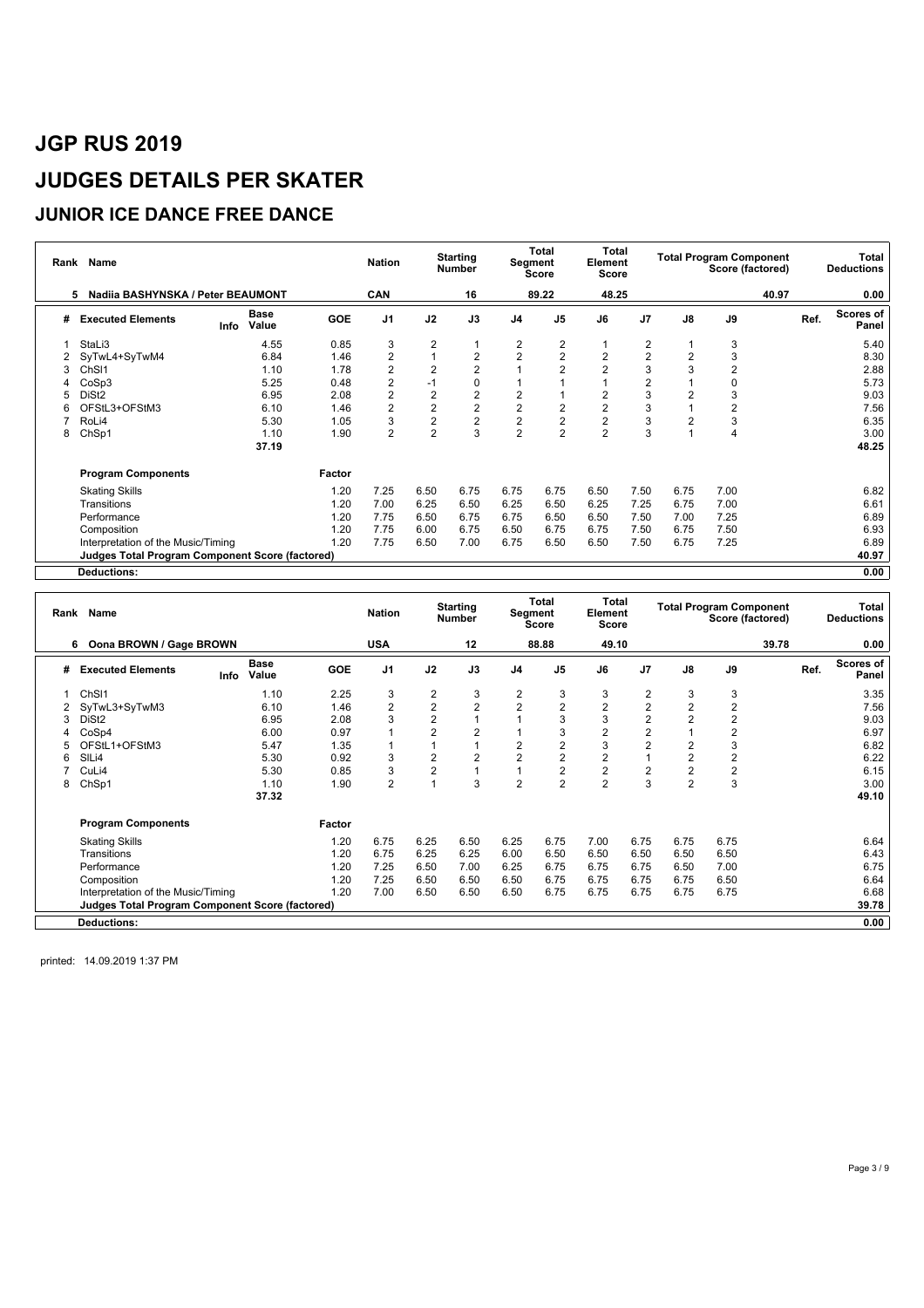### **JUNIOR ICE DANCE FREE DANCE**

| Rank | Name                                                   |      |                      |                | <b>Nation</b>  |                         | <b>Starting</b><br><b>Number</b> | Segment                 | Total<br><b>Score</b>   | Total<br>Element<br><b>Score</b> |                         |                | <b>Total Program Component</b><br>Score (factored) |       |      | Total<br><b>Deductions</b> |
|------|--------------------------------------------------------|------|----------------------|----------------|----------------|-------------------------|----------------------------------|-------------------------|-------------------------|----------------------------------|-------------------------|----------------|----------------------------------------------------|-------|------|----------------------------|
|      | Tamara ZHUKOVA / Daniil KARPOV                         |      |                      |                | <b>RUS</b>     |                         | 14                               |                         | 86.01                   | 47.26                            |                         |                |                                                    | 40.75 |      | $-2.00$                    |
| #    | <b>Executed Elements</b>                               | Info | <b>Base</b><br>Value | <b>GOE</b>     | J <sub>1</sub> | J2                      | J3                               | J <sub>4</sub>          | J <sub>5</sub>          | J6                               | J <sub>7</sub>          | J8             | J9                                                 |       | Ref. | <b>Scores of</b><br>Panel  |
|      | SyTwL4+SyTwM4                                          |      | 6.84                 | 1.46           | 2              | 2                       | 1                                | 2                       | 3                       |                                  | 2                       | 3              | 2                                                  |       |      | 8.30                       |
|      | OFStL2+OFStM3                                          |      | 5.72                 | 1.25           | 2              | $\overline{\mathbf{c}}$ | 0                                | $\overline{\mathbf{c}}$ | 1                       |                                  | 2                       | 2              | $\overline{2}$                                     |       |      | 6.97                       |
| 3    | MiSt3                                                  |      | 7.70                 | 1.80           | $\overline{2}$ | $\overline{2}$          |                                  | $\overline{c}$          | $\overline{2}$          | 0                                | 2                       | 2              | $\overline{2}$                                     |       |      | 9.50                       |
|      | SIL <sub>i4</sub>                                      |      | 5.30                 | 1.24           | 3              | 3                       | 3                                | 2                       | $\overline{2}$          |                                  | 3                       | 3              | 3                                                  |       |      | 6.54                       |
|      | CoSp4                                                  |      | 6.00                 | 0.72           | 2              |                         |                                  |                         |                         | 0                                | 2                       |                | 2                                                  |       |      | 6.72                       |
|      | ChSt1                                                  |      | 1.10                 | 1.78           | 3              | $\overline{c}$          |                                  | $\overline{2}$          | $\overline{\mathbf{c}}$ | $\overline{2}$                   | $\overline{\mathbf{c}}$ | 3              | $\overline{2}$                                     |       |      | 2.88                       |
|      | RoLi4                                                  |      | 5.30                 | 1.05           | 3              | 3                       | $\overline{2}$                   | $\overline{2}$          | $\overline{2}$          | $\overline{2}$                   | $\overline{2}$          | $\overline{2}$ | 4                                                  |       |      | 6.35                       |
| 8    | ChLi                                                   | F    | 0.00                 | 0.00           |                |                         |                                  |                         |                         |                                  |                         |                |                                                    |       |      | 0.00                       |
|      |                                                        |      | 37.96                |                |                |                         |                                  |                         |                         |                                  |                         |                |                                                    |       |      | 47.26                      |
|      | <b>Program Components</b>                              |      |                      | Factor         |                |                         |                                  |                         |                         |                                  |                         |                |                                                    |       |      |                            |
|      | <b>Skating Skills</b>                                  |      |                      | 1.20           | 6.75           | 7.25                    | 6.50                             | 6.75                    | 6.75                    | 6.00                             | 7.00                    | 7.00           | 7.00                                               |       |      | 6.82                       |
|      | Transitions                                            |      |                      | 1.20           | 6.50           | 7.25                    | 6.25                             | 6.50                    | 6.25                    | 6.00                             | 6.75                    | 7.25           | 7.25                                               |       |      | 6.68                       |
|      | Performance                                            |      |                      | 1.20           | 6.75           | 7.50                    | 6.25                             | 6.75                    | 6.50                    | 6.00                             | 6.75                    | 7.00           | 7.00                                               |       |      | 6.71                       |
|      | Composition                                            |      |                      | 1.20           | 6.75           | 7.50                    | 6.50                             | 7.00                    | 6.75                    | 6.00                             | 7.00                    | 7.25           | 7.25                                               |       |      | 6.93                       |
|      | Interpretation of the Music/Timing                     |      |                      | 1.20           | 6.50           | 7.50                    | 6.50                             | 6.75                    | 6.75                    | 6.25                             | 7.00                    | 7.25           | 7.00                                               |       |      | 6.82                       |
|      | <b>Judges Total Program Component Score (factored)</b> |      |                      |                |                |                         |                                  |                         |                         |                                  |                         |                |                                                    |       |      | 40.75                      |
|      | Falls<br><b>Deductions:</b>                            |      |                      | $-2.00$<br>(2) |                |                         |                                  |                         |                         |                                  |                         |                |                                                    |       |      | $-2.00$                    |

F Fall

|   | Rank Name                                              |                              |            | <b>Nation</b>  |                | <b>Starting</b><br><b>Number</b> |                | <b>Total</b><br>Segment<br><b>Score</b> | <b>Total</b><br>Element<br>Score |                |                | <b>Total Program Component</b><br>Score (factored) |       |      | Total<br><b>Deductions</b> |
|---|--------------------------------------------------------|------------------------------|------------|----------------|----------------|----------------------------------|----------------|-----------------------------------------|----------------------------------|----------------|----------------|----------------------------------------------------|-------|------|----------------------------|
|   | Lou TERREAU / Noe PERRON<br>8                          |                              |            | <b>FRA</b>     |                | 13                               |                | 83.95                                   | 44.85                            |                |                |                                                    | 39.10 |      | 0.00                       |
| # | <b>Executed Elements</b>                               | <b>Base</b><br>Value<br>Info | <b>GOE</b> | J <sub>1</sub> | J2             | J3                               | J <sub>4</sub> | J <sub>5</sub>                          | J6                               | J <sub>7</sub> | J8             | J9                                                 |       | Ref. | Scores of<br>Panel         |
|   | CoSp4                                                  | 6.00                         | 0.97       | $\overline{2}$ | 3              |                                  | 2              | 1                                       | 2                                |                | 2              | $\overline{2}$                                     |       |      | 6.97                       |
|   | OFStL2+OFStM2                                          | 5.34                         | 1.14       |                | 2              |                                  | $\overline{2}$ | 1                                       | 3                                |                |                | 3                                                  |       |      | 6.48                       |
| 3 | StaLi4                                                 | 5.30                         | 1.11       | 3              | $\overline{2}$ | $\overline{2}$                   | 2              | 3                                       | 3                                | $\overline{c}$ | 2              | 3                                                  |       |      | 6.41                       |
|   | ChSt1                                                  | 1.10                         | 1.66       | $\overline{2}$ | $\overline{2}$ | $\overline{2}$                   |                | $\overline{2}$                          | $\overline{2}$                   | $\overline{2}$ | $\overline{2}$ | $\overline{2}$                                     |       |      | 2.76                       |
|   | CiSt1                                                  | 6.45                         | 1.25       | $\overline{2}$ |                |                                  |                |                                         | $\overline{2}$                   |                |                | $\overline{2}$                                     |       |      | 7.70                       |
| 6 | SIL <sub>i4</sub>                                      | 5.30                         | 1.05       | $\overline{2}$ | $\overline{2}$ |                                  | 2              | 3                                       | 3                                | $\overline{2}$ | $\overline{2}$ | 3                                                  |       |      | 6.35                       |
|   | SyTwL3+SyTwM1                                          | 5.47                         | $-0.41$    | -1             | 0              | $\mathbf 0$                      | 0              | $-1$                                    | $-1$                             | $-1$           | $-1$           | 0                                                  |       |      | 5.06                       |
| 8 | ChLi1                                                  | 1.10                         | 2.02       | $\overline{2}$ | $\overline{2}$ | 3                                | $\overline{2}$ | $\overline{2}$                          | 3                                | 3              |                | 3                                                  |       |      | 3.12                       |
|   |                                                        | 36.06                        |            |                |                |                                  |                |                                         |                                  |                |                |                                                    |       |      | 44.85                      |
|   | <b>Program Components</b>                              |                              | Factor     |                |                |                                  |                |                                         |                                  |                |                |                                                    |       |      |                            |
|   | <b>Skating Skills</b>                                  |                              | 1.20       | 6.25           | 6.75           | 6.50                             | 6.50           | 6.25                                    | 6.50                             | 6.50           | 6.75           | 6.50                                               |       |      | 6.50                       |
|   | Transitions                                            |                              | 1.20       | 6.00           | 6.50           | 6.00                             | 6.25           | 6.00                                    | 6.50                             | 6.25           | 6.50           | 6.50                                               |       |      | 6.29                       |
|   | Performance                                            |                              | 1.20       | 6.75           | 6.75           | 6.75                             | 6.50           | 6.50                                    | 6.50                             | 6.50           | 7.00           | 6.50                                               |       |      | 6.61                       |
|   | Composition                                            |                              | 1.20       | 6.50           | 6.75           | 6.25                             | 6.75           | 6.50                                    | 6.75                             | 6.75           | 6.75           | 6.50                                               |       |      | 6.64                       |
|   | Interpretation of the Music/Timing                     |                              | 1.20       | 6.50           | 7.00           | 6.50                             | 6.50           | 6.25                                    | 6.75                             | 6.50           | 6.75           | 6.25                                               |       |      | 6.54                       |
|   | <b>Judges Total Program Component Score (factored)</b> |                              |            |                |                |                                  |                |                                         |                                  |                |                |                                                    |       |      | 39.10                      |
|   | Deductions:                                            |                              |            |                |                |                                  |                |                                         |                                  |                |                |                                                    |       |      | 0.00                       |
|   | Costume/Prop violation                                 |                              | (2 of 10)  |                |                |                                  |                |                                         |                                  |                |                |                                                    |       |      |                            |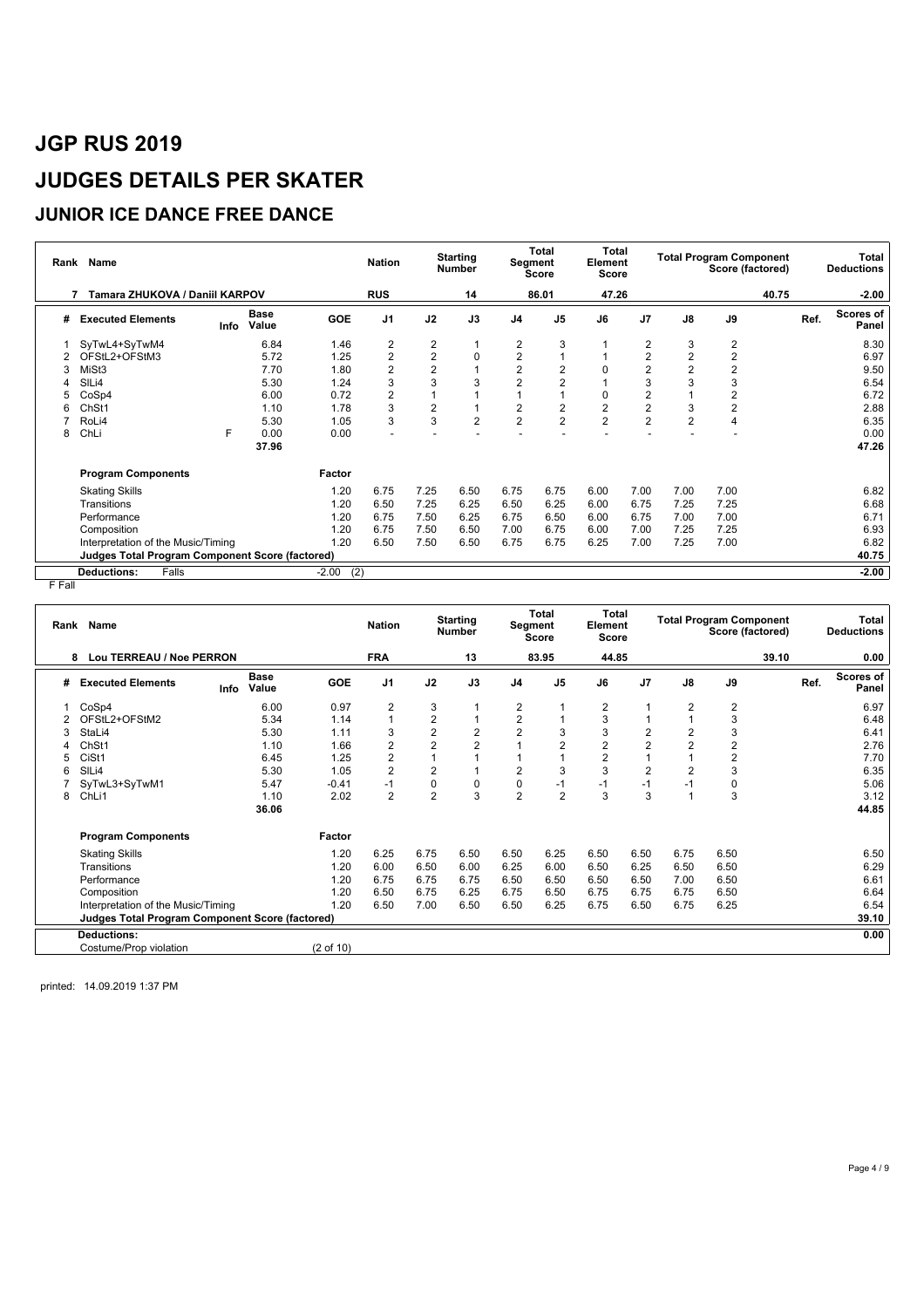### **JUNIOR ICE DANCE FREE DANCE**

| Rank | Name                                            |                              |       |            | <b>Nation</b>  |                | <b>Starting</b><br><b>Number</b> |                         | <b>Total</b><br>Segment<br><b>Score</b> | Total<br>Element<br><b>Score</b> |      |          | <b>Total Program Component</b> | Score (factored) |      | Total<br><b>Deductions</b> |
|------|-------------------------------------------------|------------------------------|-------|------------|----------------|----------------|----------------------------------|-------------------------|-----------------------------------------|----------------------------------|------|----------|--------------------------------|------------------|------|----------------------------|
|      | Anna SHNAIDER / Fedor VARLAMOV<br>9             |                              |       |            | <b>KAZ</b>     |                | 10                               |                         | 78.19                                   | 41.59                            |      |          |                                | 36.60            |      | 0.00                       |
| #    | <b>Executed Elements</b>                        | <b>Base</b><br>Value<br>Info |       | <b>GOE</b> | J <sub>1</sub> | J2             | J3                               | J <sub>4</sub>          | J <sub>5</sub>                          | J6                               | J7   | J8       | J9                             |                  | Ref. | <b>Scores of</b><br>Panel  |
|      | RoLi4                                           |                              | 5.30  | 1.11       | $\overline{2}$ | $\overline{2}$ | 3                                | $\overline{\mathbf{c}}$ | $\overline{\mathbf{c}}$                 | 3                                |      | 3        | 3                              |                  |      | 6.41                       |
|      | SyTwL4+SyTwM4                                   |                              | 6.84  | 1.25       |                | $\overline{2}$ | 3                                | $\overline{2}$          | $\overline{2}$                          | $\overline{2}$                   |      |          | $\overline{2}$                 |                  |      | 8.09                       |
|      | CoSp2                                           |                              | 4.50  | 0.32       |                |                |                                  |                         | 0                                       | 0                                | 0    | 0        |                                |                  |      | 4.82                       |
|      | DiSt <sub>2</sub>                               |                              | 6.95  | 1.11       |                |                |                                  |                         |                                         | 2                                | 0    |          | 2                              |                  |      | 8.06                       |
|      | OFStL2+OFStM1                                   |                              | 5.09  | 0.51       | $\Omega$       |                |                                  |                         | $\overline{2}$                          |                                  | 0    |          | O                              |                  |      | 5.60                       |
| 6    | ChSp1                                           |                              | 1.10  | $-0.13$    | $-1$           | $-2$           | $-1$                             | 0                       | 0                                       | -3                               | 0    | $\Omega$ |                                |                  |      | 0.97                       |
|      | ChSt1                                           |                              | 1.10  | 0.71       |                |                |                                  | 1                       | 1                                       |                                  | 0    |          | 0                              |                  |      | 1.81                       |
| 8    | CuLi4                                           |                              | 5.30  | 0.53       | $\overline{2}$ |                | $\overline{2}$                   | $\overline{1}$          | $\overline{2}$                          | $\Omega$                         | 0    |          |                                |                  |      | 5.83                       |
|      |                                                 |                              | 36.18 |            |                |                |                                  |                         |                                         |                                  |      |          |                                |                  |      | 41.59                      |
|      | <b>Program Components</b>                       |                              |       | Factor     |                |                |                                  |                         |                                         |                                  |      |          |                                |                  |      |                            |
|      | <b>Skating Skills</b>                           |                              |       | 1.20       | 6.00           | 6.50           | 6.50                             | 6.00                    | 6.25                                    | 5.75                             | 5.50 | 5.75     | 5.75                           |                  |      | 6.00                       |
|      | Transitions                                     |                              |       | 1.20       | 6.00           | 6.25           | 6.50                             | 6.00                    | 6.00                                    | 6.00                             | 5.25 | 6.00     | 5.75                           |                  |      | 6.00                       |
|      | Performance                                     |                              |       | 1.20       | 5.75           | 6.50           | 7.00                             | 6.25                    | 6.25                                    | 5.75                             | 5.50 | 6.25     | 6.25                           |                  |      | 6.14                       |
|      | Composition                                     |                              |       | 1.20       | 6.25           | 6.50           | 7.00                             | 6.25                    | 6.25                                    | 6.00                             | 5.50 | 6.25     | 6.25                           |                  |      | 6.25                       |
|      | Interpretation of the Music/Timing              |                              |       | 1.20       | 6.00           | 6.50           | 6.75                             | 6.00                    | 6.00                                    | 5.75                             | 5.50 | 6.25     | 6.25                           |                  |      | 6.11                       |
|      | Judges Total Program Component Score (factored) |                              |       |            |                |                |                                  |                         |                                         |                                  |      |          |                                |                  |      | 36.60                      |
|      | <b>Deductions:</b>                              |                              |       |            |                |                |                                  |                         |                                         |                                  |      |          |                                |                  |      | 0.00                       |

| Rank | Name                                                   |        |                      |            | <b>Nation</b>  |                | <b>Starting</b><br><b>Number</b> | Segment        | Total<br>Score | Total<br>Element<br>Score |                |          | <b>Total Program Component</b><br>Score (factored) |       |      | Total<br><b>Deductions</b> |
|------|--------------------------------------------------------|--------|----------------------|------------|----------------|----------------|----------------------------------|----------------|----------------|---------------------------|----------------|----------|----------------------------------------------------|-------|------|----------------------------|
| 10   | Viktorija AZROIAN / Aleksandr SIROSHTAN                |        |                      |            | <b>ARM</b>     |                | 6                                |                | 75.58          | 43.19                     |                |          |                                                    | 33.39 |      | $-1.00$                    |
| #    | <b>Executed Elements</b>                               | Info   | <b>Base</b><br>Value | <b>GOE</b> | J <sub>1</sub> | J2             | J3                               | J <sub>4</sub> | J <sub>5</sub> | J6                        | J <sub>7</sub> | J8       | J9                                                 |       | Ref. | Scores of<br>Panel         |
|      | CoSp4                                                  |        | 6.00                 | 0.56       |                |                | 1                                | 1              | $\overline{2}$ | 0                         |                |          |                                                    |       |      | 6.56                       |
|      | SyTwL4+SyTwM4                                          |        | 6.84                 | 1.14       |                |                | $\overline{2}$                   | 1              | $\overline{2}$ | $\overline{2}$            | $\overline{2}$ |          | 2                                                  |       |      | 7.98                       |
| 3    | RoLi4                                                  | $\geq$ | 5.30                 | 0.85       |                |                |                                  | 2              | 3              | $\overline{2}$            | $\overline{2}$ | 2        | $\overline{2}$                                     |       |      | 6.15                       |
|      | DiSt <sub>2</sub>                                      |        | 6.95                 | 0.97       |                |                |                                  |                |                |                           | 0              |          |                                                    |       |      | 7.92                       |
| 5    | CuLi4                                                  |        | 5.30                 | 0.72       |                | $\overline{2}$ |                                  | 2              | 2              |                           | $\overline{2}$ |          |                                                    |       |      | 6.02                       |
| 6    | OFStL1+OFStM1                                          |        | 4.84                 | 0.21       |                | 0              | 0                                |                | $\overline{2}$ | 0                         | $\mathbf 0$    |          |                                                    |       |      | 5.05                       |
|      | ChSt1                                                  |        | 1.10                 | 0.95       |                |                |                                  |                |                |                           | $\mathbf 0$    |          | $\overline{2}$                                     |       |      | 2.05                       |
| 8    | ChLi1                                                  |        | 1.10                 | 0.36       |                |                | $\Omega$                         | 0              | $\Omega$       |                           |                | $\Omega$ | $\mathbf 0$                                        |       |      | 1.46                       |
|      |                                                        |        | 37.43                |            |                |                |                                  |                |                |                           |                |          |                                                    |       |      | 43.19                      |
|      | <b>Program Components</b>                              |        |                      | Factor     |                |                |                                  |                |                |                           |                |          |                                                    |       |      |                            |
|      | <b>Skating Skills</b>                                  |        |                      | 1.20       | 5.75           | 5.00           | 5.50                             | 5.50           | 6.25           | 5.25                      | 5.50           | 5.75     | 5.50                                               |       |      | 5.54                       |
|      | Transitions                                            |        |                      | 1.20       | 5.75           | 4.75           | 5.25                             | 5.50           | 5.75           | 5.25                      | 5.00           | 5.50     | 5.25                                               |       |      | 5.36                       |
|      | Performance                                            |        |                      | 1.20       | 6.25           | 5.25           | 5.50                             | 5.75           | 6.25           | 5.00                      | 5.50           | 5.75     | 5.25                                               |       |      | 5.61                       |
|      | Composition                                            |        |                      | 1.20       | 6.25           | 5.00           | 5.00                             | 6.00           | 6.25           | 5.50                      | 5.75           | 6.25     | 5.50                                               |       |      | 5.75                       |
|      | Interpretation of the Music/Timing                     |        |                      | 1.20       | 6.00           | 5.25           | 5.25                             | 5.75           | 5.75           | 5.25                      | 5.50           | 6.00     | 5.50                                               |       |      | 5.57                       |
|      | <b>Judges Total Program Component Score (factored)</b> |        |                      |            |                |                |                                  |                |                |                           |                |          |                                                    |       |      | 33.39                      |
|      | <b>Extended lifts</b><br><b>Deductions:</b>            |        |                      | $-1.00$    |                |                |                                  |                |                |                           |                |          |                                                    |       |      | $-1.00$                    |

> Extended Dance Lift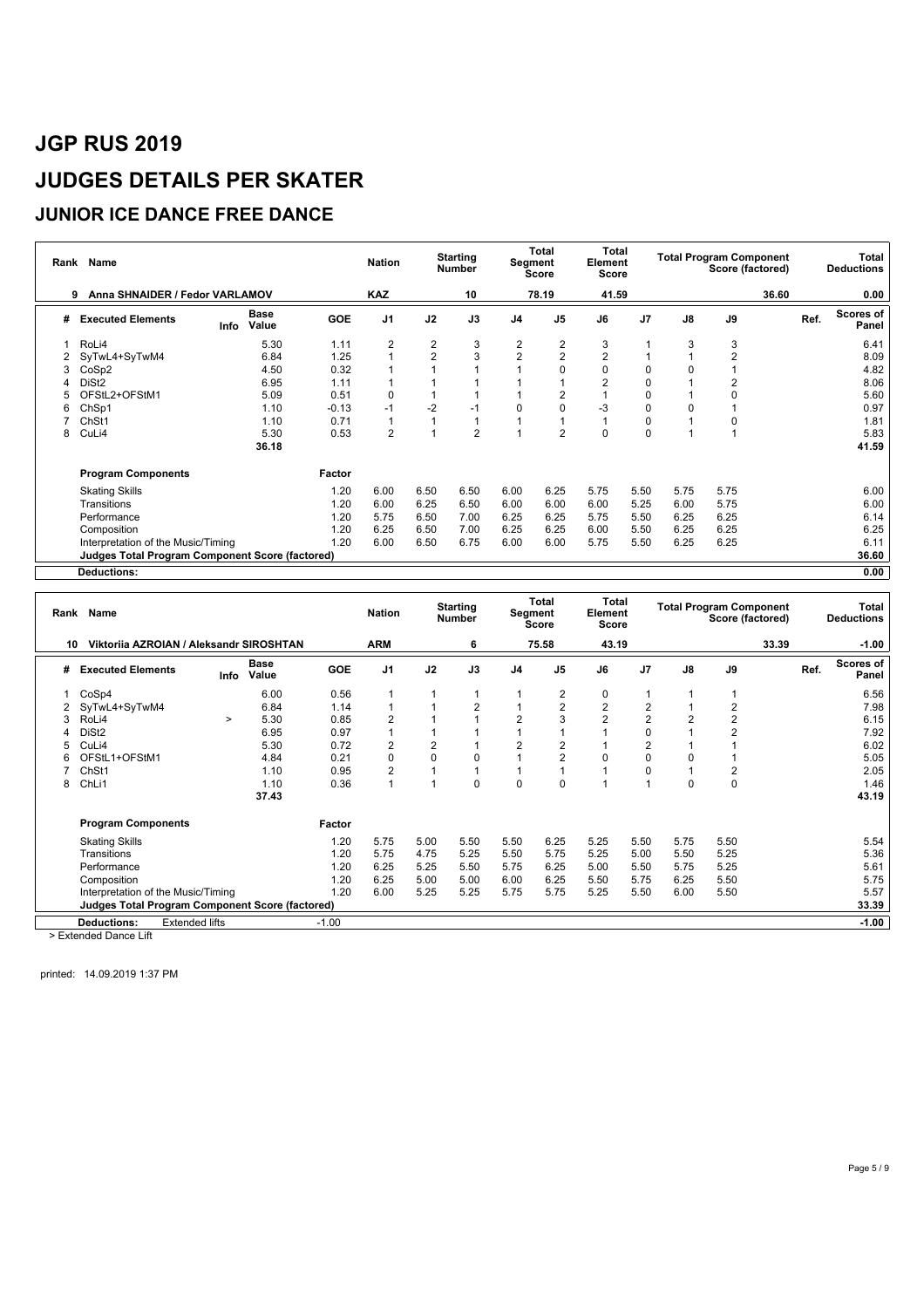### **JUNIOR ICE DANCE FREE DANCE**

|    | Rank Name                                              |      |                      |                | <b>Nation</b>  |                | <b>Starting</b><br><b>Number</b> |                | <b>Total</b><br>Segment<br><b>Score</b> | Total<br>Element<br><b>Score</b> |                |                | <b>Total Program Component</b><br>Score (factored) |       | Total<br><b>Deductions</b> |
|----|--------------------------------------------------------|------|----------------------|----------------|----------------|----------------|----------------------------------|----------------|-----------------------------------------|----------------------------------|----------------|----------------|----------------------------------------------------|-------|----------------------------|
| 11 | Emily ROSE BROWN / James HERNANDEZ                     |      |                      |                | <b>GBR</b>     |                | 9                                |                | 72.57                                   | 37.49                            |                |                |                                                    | 36.08 | $-1.00$                    |
| #  | <b>Executed Elements</b>                               | Info | <b>Base</b><br>Value | GOE            | J <sub>1</sub> | J2             | J3                               | J <sub>4</sub> | J <sub>5</sub>                          | J6                               | J7             | J8             | J9                                                 | Ref.  | Scores of<br>Panel         |
|    | CoSp4                                                  |      | 6.00                 | 1.05           |                | 2              | 2                                | 2              | 2                                       | 2                                | 3              |                | 2                                                  |       | 7.05                       |
|    | SeSt2                                                  |      | 6.95                 | 1.39           |                |                | 1                                | 1              | $\mathbf 2$                             | $\overline{\mathbf{c}}$          |                | $\overline{2}$ | $\overline{2}$                                     |       | 8.34                       |
|    | SyTwL3+SyTwM3                                          |      | 6.10                 | 0.10           | $\Omega$       | 0              | 0                                | 0              | $\overline{2}$                          | $\mathbf 0$                      | 0              | 0              |                                                    |       | 6.20                       |
|    | OFStLB+OFStM2                                          |      | 3.47                 | $-0.69$        | 0              | $-1$           | -2                               | $-1$           | $-2$                                    | -3                               | $-1$           | $-2$           | -1                                                 |       | 2.78                       |
| 5  | StaLi4                                                 |      | 5.30                 | 0.59           |                |                |                                  |                | $\overline{2}$                          | $\overline{c}$                   | $\overline{c}$ |                | 0                                                  |       | 5.89                       |
| 6  | ChSt1                                                  | F.   | 1.10                 | $-0.53$        | $-2$           | -4             | $-2$                             | $-3$           | $-3$                                    | $-2$                             | $-2$           | $-2$           | -3                                                 |       | 0.57                       |
|    | RoLi <sub>2</sub>                                      |      | 3.80                 | 0.46           | $\Omega$       |                | 1                                |                | $\overline{2}$                          | $\Omega$                         |                |                | 2                                                  |       | 4.26                       |
| 8  | ChSp1                                                  |      | 1.10                 | 1.30           | $\overline{2}$ | $\overline{2}$ | $\overline{2}$                   |                | $\overline{2}$                          |                                  | $\overline{2}$ |                |                                                    |       | 2.40                       |
|    |                                                        |      | 33.82                |                |                |                |                                  |                |                                         |                                  |                |                |                                                    |       | 37.49                      |
|    | <b>Program Components</b>                              |      |                      | Factor         |                |                |                                  |                |                                         |                                  |                |                |                                                    |       |                            |
|    | <b>Skating Skills</b>                                  |      |                      | 1.20           | 5.75           | 6.25           | 6.00                             | 5.75           | 6.25                                    | 6.25                             | 6.00           | 6.25           | 6.25                                               |       | 6.11                       |
|    | Transitions                                            |      |                      | 1.20           | 5.50           | 6.00           | 6.50                             | 5.50           | 5.75                                    | 6.25                             | 5.50           | 5.75           | 6.00                                               |       | 5.82                       |
|    | Performance                                            |      |                      | 1.20           | 5.75           | 6.25           | 6.25                             | 6.00           | 5.75                                    | 6.00                             | 5.75           | 6.25           | 5.75                                               |       | 5.96                       |
|    | Composition                                            |      |                      | 1.20           | 5.75           | 6.00           | 6.75                             | 6.25           | 6.25                                    | 6.25                             | 6.00           | 6.00           | 6.25                                               |       | 6.14                       |
|    | Interpretation of the Music/Timing                     |      |                      | 1.20           | 5.75           | 6.50           | 6.50                             | 5.75           | 6.00                                    | 6.00                             | 5.75           | 6.25           | 6.00                                               |       | 6.04                       |
|    | <b>Judges Total Program Component Score (factored)</b> |      |                      |                |                |                |                                  |                |                                         |                                  |                |                |                                                    |       | 36.08                      |
|    | Falls<br><b>Deductions:</b>                            |      |                      | $-1.00$<br>(1) |                |                |                                  |                |                                         |                                  |                |                |                                                    |       | $-1.00$                    |
|    | Music requirements violation                           |      |                      | (1 of 10)      |                |                |                                  |                |                                         |                                  |                |                |                                                    |       |                            |
|    | Violation of choreo restrictions                       |      |                      | (1 of 10)      |                |                |                                  |                |                                         |                                  |                |                |                                                    |       |                            |

F Fall

|    | Rank Name                                       |                      |         | <b>Nation</b>  |             | <b>Starting</b><br><b>Number</b> |                | <b>Total</b><br>Segment<br><b>Score</b> | <b>Total</b><br>Element<br><b>Score</b> |                |      | <b>Total Program Component</b><br>Score (factored) |       |      | Total<br><b>Deductions</b> |
|----|-------------------------------------------------|----------------------|---------|----------------|-------------|----------------------------------|----------------|-----------------------------------------|-----------------------------------------|----------------|------|----------------------------------------------------|-------|------|----------------------------|
| 12 | Giulia TUBA / Andrea TUBA                       |                      |         | <b>ITA</b>     |             | 8                                |                | 72.20                                   | 40.31                                   |                |      |                                                    | 31.89 |      | 0.00                       |
| #  | <b>Executed Elements</b><br>Info                | <b>Base</b><br>Value | GOE     | J <sub>1</sub> | J2          | J3                               | J <sub>4</sub> | J <sub>5</sub>                          | J6                                      | J <sub>7</sub> | J8   | J9                                                 |       | Ref. | <b>Scores of</b><br>Panel  |
|    | CoSp4                                           | 6.00                 | 0.56    |                |             |                                  |                | 0                                       |                                         |                |      | 2                                                  |       |      | 6.56                       |
|    | DiSt <sub>2</sub>                               | 6.95                 | 0.55    |                |             | 0                                | $\Omega$       | $\mathbf 0$                             |                                         |                | 0    | $\overline{2}$                                     |       |      | 7.50                       |
| 3  | SILi4                                           | 5.30                 | 0.33    | $\overline{2}$ |             |                                  |                |                                         |                                         | $\Omega$       | 0    | $\Omega$                                           |       |      | 5.63                       |
|    | SyTwL3+SyTwM3                                   | 6.10                 | $-0.21$ | $\Omega$       | $-1$        | $\mathbf 0$                      | 0              |                                         | $\Omega$                                | $\mathbf 0$    | -1   | $-1$                                               |       |      | 5.89                       |
| 5  | OFStL2+OFStM1                                   | 5.09                 | 0.21    | $\Omega$       | $\mathbf 0$ | $\mathbf 0$                      | 0              |                                         |                                         | $\mathbf 0$    | 0    |                                                    |       |      | 5.30                       |
| 6  | ChSt1                                           | 1.10                 | 0.71    | 0              |             | $\overline{2}$                   |                |                                         |                                         | 0              |      |                                                    |       |      | 1.81                       |
|    | RoLi4                                           | 5.30                 | 0.39    | $\overline{2}$ | 2           |                                  |                | $\mathbf 0$                             | $\Omega$                                | $\mathbf 0$    |      |                                                    |       |      | 5.69                       |
| 8  | ChLi1                                           | 1.10                 | 0.83    |                |             |                                  |                |                                         |                                         |                | 0    | $\overline{2}$                                     |       |      | 1.93                       |
|    |                                                 | 36.94                |         |                |             |                                  |                |                                         |                                         |                |      |                                                    |       |      | 40.31                      |
|    | <b>Program Components</b>                       |                      | Factor  |                |             |                                  |                |                                         |                                         |                |      |                                                    |       |      |                            |
|    | <b>Skating Skills</b>                           |                      | 1.20    | 5.75           | 5.75        | 5.50                             | 5.00           | 5.25                                    | 5.25                                    | 5.25           | 5.25 | 5.50                                               |       |      | 5.39                       |
|    | Transitions                                     |                      | 1.20    | 5.50           | 5.50        | 5.00                             | 4.75           | 4.75                                    | 5.25                                    | 5.25           | 5.00 | 5.25                                               |       |      | 5.14                       |
|    | Performance                                     |                      | 1.20    | 5.50           | 5.75        | 5.25                             | 5.00           | 5.00                                    | 5.50                                    | 5.25           | 5.25 | 5.25                                               |       |      | 5.29                       |
|    | Composition                                     |                      | 1.20    | 6.00           | 5.50        | 5.50                             | 5.50           | 5.00                                    | 5.50                                    | 5.50           | 5.00 | 5.25                                               |       |      | 5.39                       |
|    | Interpretation of the Music/Timing              |                      | 1.20    | 5.50           | 5.75        | 5.25                             | 5.25           | 4.75                                    | 5.50                                    | 5.25           | 5.25 | 5.50                                               |       |      | 5.36                       |
|    | Judges Total Program Component Score (factored) |                      |         |                |             |                                  |                |                                         |                                         |                |      |                                                    |       |      | 31.89                      |
|    | <b>Deductions:</b>                              |                      |         |                |             |                                  |                |                                         |                                         |                |      |                                                    |       |      | 0.00                       |
|    |                                                 |                      |         |                |             |                                  |                |                                         |                                         |                |      |                                                    |       |      |                            |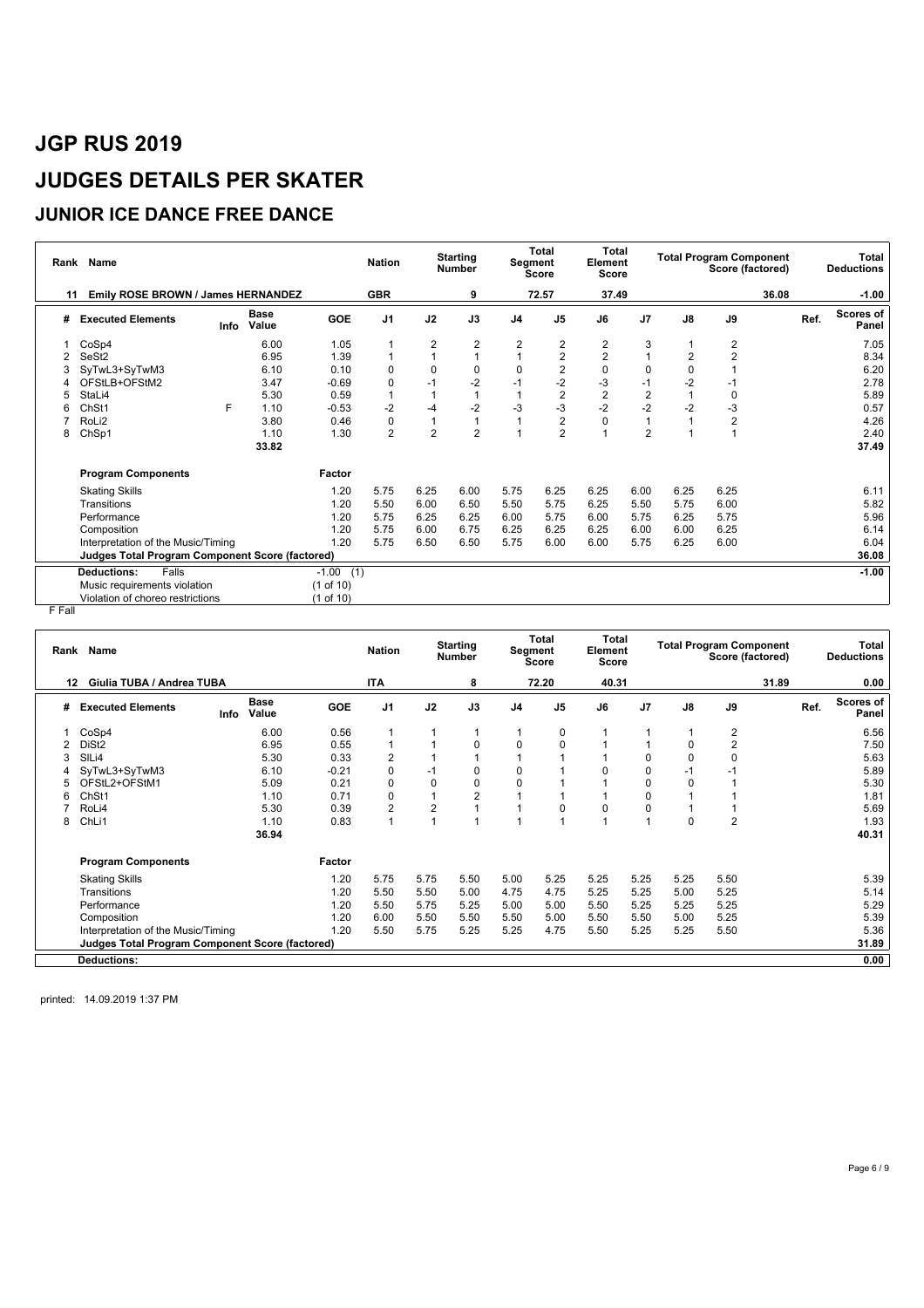### **JUNIOR ICE DANCE FREE DANCE**

|    | Rank Name                                       |      | <b>Nation</b>        | <b>Starting</b><br><b>Number</b> |                |                | <b>Total</b><br>Segment<br><b>Score</b> |                | Total<br>Element<br><b>Score</b> |                | <b>Total Program Component</b> | Score (factored) |                | Total<br><b>Deductions</b> |      |                    |
|----|-------------------------------------------------|------|----------------------|----------------------------------|----------------|----------------|-----------------------------------------|----------------|----------------------------------|----------------|--------------------------------|------------------|----------------|----------------------------|------|--------------------|
| 13 | Tatjana BUNINA / Ivan KUZNETSOV                 |      |                      |                                  | <b>EST</b>     |                |                                         |                | 70.68                            | 39.40          |                                |                  |                | 31.28                      |      | 0.00               |
| #  | <b>Executed Elements</b>                        | Info | <b>Base</b><br>Value | <b>GOE</b>                       | J <sub>1</sub> | J2             | J3                                      | J <sub>4</sub> | J5                               | J6             | J <sub>7</sub>                 | J8               | J9             |                            | Ref. | Scores of<br>Panel |
|    | SILi4                                           |      | 5.30                 | 0.59                             | 2              | $\overline{2}$ |                                         |                |                                  |                |                                |                  | 2              |                            |      | 5.89               |
|    | OFStL2+OFStM2                                   |      | 5.34                 | 0.83                             | 0              |                |                                         | 1              |                                  | 2              |                                |                  | $\overline{2}$ |                            |      | 6.17               |
|    | CiSt <sub>2</sub>                               |      | 6.95                 | 0.28                             | $\Omega$       | 0              | 0                                       | 0              |                                  |                | 0                              | 0                |                |                            |      | 7.23               |
|    | SyTwL2+SyTwM2                                   |      | 5.34                 | 0.21                             |                | 0              | 0                                       | 0              |                                  |                | $-1$                           | 0                |                |                            |      | 5.55               |
| 5  | CoSp2                                           |      | 4.50                 | 0.08                             |                | 0              | $-1$                                    | 0              | $\Omega$                         | 0              | 0                              | O                |                |                            |      | 4.58               |
| 6  | ChSt1                                           |      | 1.10                 | 0.95                             | O              | 0              | 3                                       |                |                                  | $\overline{2}$ | 0                              |                  | 3              |                            |      | 2.05               |
|    | RoLi4                                           |      | 5.30                 | 0.46                             |                |                |                                         |                |                                  | 1              |                                |                  | $\overline{2}$ |                            |      | 5.76               |
| 8  | ChSp1                                           |      | 1.10                 | 1.07                             | $\overline{2}$ |                | 1                                       | 1              | и                                | $\overline{2}$ | 4                              |                  | $\overline{2}$ |                            |      | 2.17               |
|    |                                                 |      | 34.93                |                                  |                |                |                                         |                |                                  |                |                                |                  |                |                            |      | 39.40              |
|    | <b>Program Components</b>                       |      |                      | Factor                           |                |                |                                         |                |                                  |                |                                |                  |                |                            |      |                    |
|    | <b>Skating Skills</b>                           |      |                      | 1.20                             | 5.25           | 5.25           | 4.75                                    | 5.25           | 5.25                             | 5.25           | 5.50                           | 4.75             | 5.00           |                            |      | 5.14               |
|    | Transitions                                     |      |                      | 1.20                             | 4.75           | 5.00           | 5.00                                    | 4.75           | 5.00                             | 5.00           | 5.25                           | 4.75             | 4.75           |                            |      | 4.89               |
|    | Performance                                     |      |                      | 1.20                             | 5.50           | 5.25           | 5.50                                    | 5.50           | 5.00                             | 5.25           | 5.50                           | 5.25             | 5.50           |                            |      | 5.39               |
|    | Composition                                     |      |                      | 1.20                             | 5.75           | 5.00           | 5.50                                    | 5.50           | 5.25                             | 5.25           | 5.75                           | 5.00             | 5.50           |                            |      | 5.39               |
|    | Interpretation of the Music/Timing              |      |                      | 1.20                             | 5.00           | 5.50           | 5.50                                    | 5.25           | 5.00                             | 5.25           | 5.25                           | 4.75             | 5.50           |                            |      | 5.25               |
|    | Judges Total Program Component Score (factored) |      |                      |                                  |                |                |                                         |                |                                  |                |                                |                  |                |                            |      | 31.28              |
|    | <b>Deductions:</b>                              |      |                      |                                  |                |                |                                         |                |                                  |                |                                |                  |                |                            |      | 0.00               |

|   | Rank Name                                       |      |               |            |                | <b>Starting</b><br><b>Nation</b><br><b>Number</b> |                |                | Total<br>Segment<br>Score |             | Total<br>Element<br><b>Score</b> |               | <b>Total Program Component</b><br>Score (factored) |       | Total<br><b>Deductions</b> |                           |
|---|-------------------------------------------------|------|---------------|------------|----------------|---------------------------------------------------|----------------|----------------|---------------------------|-------------|----------------------------------|---------------|----------------------------------------------------|-------|----------------------------|---------------------------|
|   | Denisa CIMLOVA / Vilem HLAVSA<br>14             |      |               |            | <b>CZE</b>     |                                                   | 4              |                | 70.17                     | 39.48       |                                  |               |                                                    | 30.69 |                            | 0.00                      |
| # | <b>Executed Elements</b>                        | Info | Base<br>Value | <b>GOE</b> | J <sub>1</sub> | J2                                                | J3             | J <sub>4</sub> | J <sub>5</sub>            | J6          | J <sub>7</sub>                   | $\mathsf{J}8$ | J9                                                 |       | Ref.                       | <b>Scores of</b><br>Panel |
|   | StaLi4                                          |      | 5.30          | 0.59       |                |                                                   | 2              |                | $\overline{2}$            |             |                                  | 2             |                                                    |       |                            | 5.89                      |
|   | SyTwL4+SyTwM4                                   |      | 6.84          | 0.00       | $\Omega$       | 0                                                 | $\mathbf 0$    | 0              | $\overline{2}$            | $-1$        | $\mathbf 0$                      | $\Omega$      | $\Omega$                                           |       |                            | 6.84                      |
| 3 | ChSt1                                           |      | 1.10          | 0.59       |                |                                                   |                |                |                           | $\mathbf 0$ | 0                                |               |                                                    |       |                            | 1.69                      |
|   | DiSt <sub>2</sub>                               |      | 6.95          | 0.28       | $\Omega$       | 0                                                 | $\mathbf 0$    | 0              |                           | 0           |                                  |               |                                                    |       |                            | 7.23                      |
| 5 | CoSp4                                           |      | 6.00          | 0.48       | $\Omega$       |                                                   |                |                |                           |             | $\overline{2}$                   |               | O                                                  |       |                            | 6.48                      |
| 6 | SIL <sub>i4</sub>                               |      | 5.30          | 0.59       | $\overline{2}$ |                                                   |                |                | $\overline{2}$            |             |                                  |               | $\overline{2}$                                     |       |                            | 5.89                      |
|   | OFStLB+OFStM1                                   |      | 3.22          | 0.07       | $-1$           | $\Omega$                                          | $\mathbf 0$    | 0              | 0                         | 0           | $\mathbf 0$                      |               |                                                    |       |                            | 3.29                      |
| 8 | ChSp1                                           |      | 1.10          | 1.07       |                |                                                   | $\overline{2}$ |                | $\overline{2}$            |             | $\mathbf 0$                      |               | $\overline{2}$                                     |       |                            | 2.17                      |
|   |                                                 |      | 35.81         |            |                |                                                   |                |                |                           |             |                                  |               |                                                    |       |                            | 39.48                     |
|   | <b>Program Components</b>                       |      |               | Factor     |                |                                                   |                |                |                           |             |                                  |               |                                                    |       |                            |                           |
|   | <b>Skating Skills</b>                           |      |               | 1.20       | 5.50           | 4.50                                              | 5.00           | 5.00           | 5.75                      | 5.00        | 5.00                             | 5.25          | 5.25                                               |       |                            | 5.14                      |
|   | Transitions                                     |      |               | 1.20       | 5.00           | 4.50                                              | 4.75           | 4.75           | 5.25                      | 4.75        | 4.75                             | 5.00          | 5.00                                               |       |                            | 4.86                      |
|   | Performance                                     |      |               | 1.20       | 5.75           | 4.75                                              | 5.25           | 5.25           | 5.75                      | 4.75        | 5.00                             | 5.25          | 5.25                                               |       |                            | 5.21                      |
|   | Composition                                     |      |               | 1.20       | 5.50           | 5.00                                              | 5.50           | 5.00           | 5.75                      | 5.00        | 5.00                             | 5.00          | 5.25                                               |       |                            | 5.18                      |
|   | Interpretation of the Music/Timing              |      |               | 1.20       | 5.50           | 5.00                                              | 5.00           | 5.25           | 5.50                      | 4.75        | 5.00                             | 5.25          | 5.25                                               |       |                            | 5.18                      |
|   | Judges Total Program Component Score (factored) |      |               |            |                |                                                   |                |                |                           |             |                                  |               |                                                    |       |                            | 30.69                     |
|   | <b>Deductions:</b>                              |      |               |            |                |                                                   |                |                |                           |             |                                  |               |                                                    |       |                            | 0.00                      |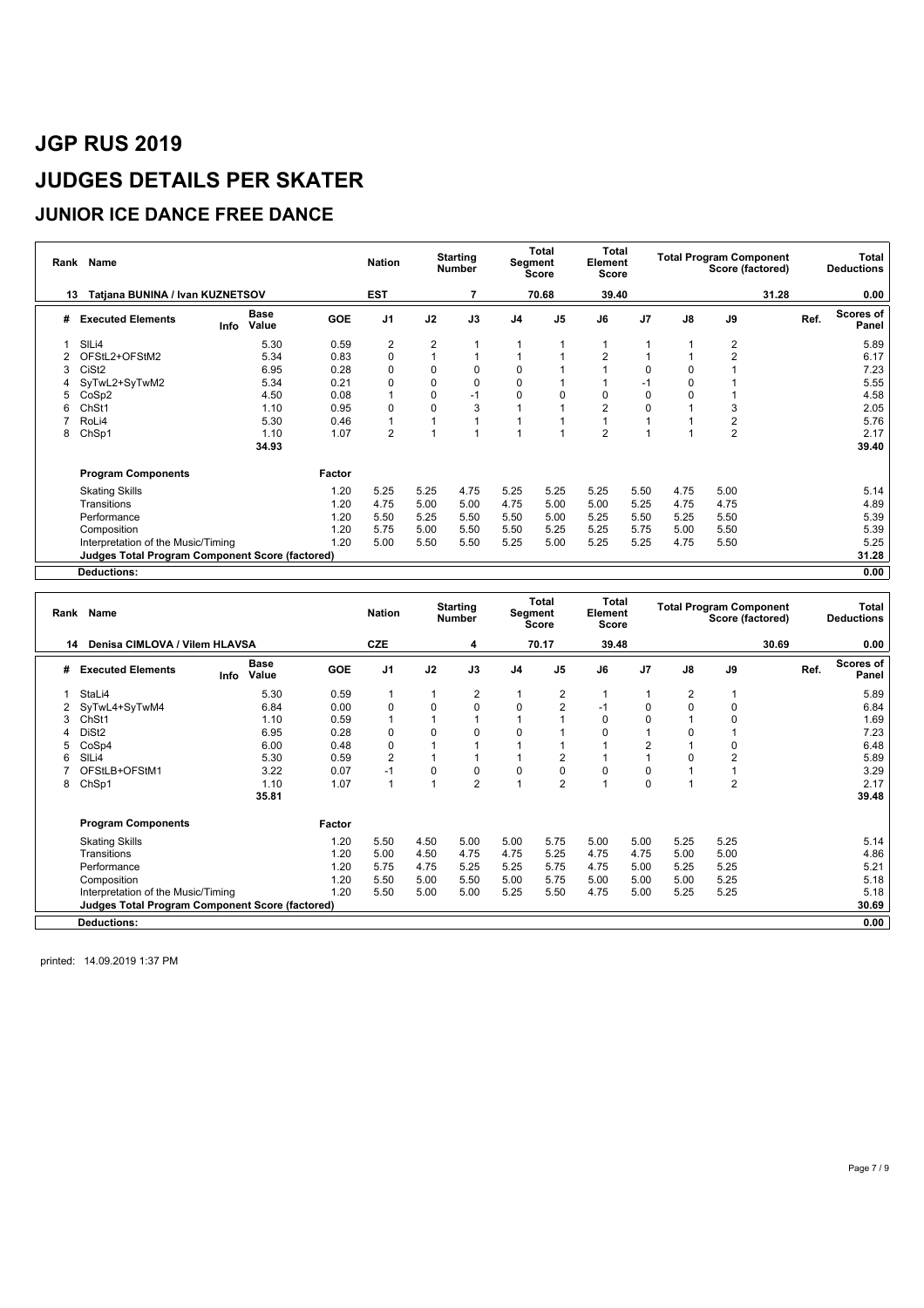### **JUNIOR ICE DANCE FREE DANCE**

| Rank | Name                                                   |                      | <b>Nation</b> | <b>Starting</b><br><b>Number</b> |                |              | <b>Total</b><br>Segment<br>Score |                | <b>Total</b><br>Element<br>Score | <b>Total Program Component</b><br>Score (factored) |          |             |       | Total<br><b>Deductions</b> |                           |
|------|--------------------------------------------------------|----------------------|---------------|----------------------------------|----------------|--------------|----------------------------------|----------------|----------------------------------|----------------------------------------------------|----------|-------------|-------|----------------------------|---------------------------|
| 15   | Karina SIDARENKA / Maksim YALENICH                     |                      |               | <b>BLR</b>                       |                | 5            |                                  | 66.15          | 34.52                            |                                                    |          |             | 31.63 |                            | 0.00                      |
| #    | <b>Executed Elements</b><br>Info                       | <b>Base</b><br>Value | <b>GOE</b>    | J <sub>1</sub>                   | J2             | J3           | J <sub>4</sub>                   | J <sub>5</sub> | J6                               | J <sub>7</sub>                                     | J8       | J9          |       | Ref.                       | <b>Scores of</b><br>Panel |
|      | OFStL2+OFStM2                                          | 5.34                 | 0.21          | $-1$                             |                | $-1$         |                                  |                | $-1$                             | $\mathbf 0$                                        |          |             |       |                            | 5.55                      |
|      | RoLi3                                                  | 4.55                 | 0.26          |                                  | $\overline{2}$ | $\pmb{0}$    |                                  | 0              | $\mathbf 0$                      |                                                    |          | 0           |       |                            | 4.81                      |
|      | SeSt1                                                  | 6.45                 | $-0.14$       | $-1$                             |                | 0            |                                  | $\Omega$       | $-1$                             | $-1$                                               | O        | $\Omega$    |       |                            | 6.31                      |
|      | SILi4                                                  | 5.30                 | 0.33          | $\Omega$                         |                |              |                                  |                | $\mathbf 0$                      |                                                    |          | 0           |       |                            | 5.63                      |
|      | ChSI1                                                  | 1.10                 | 0.12          | $-1$                             |                | 0            |                                  | $\mathbf 0$    | $\mathbf 0$                      | 0                                                  | 0        | $\mathbf 0$ |       |                            | 1.22                      |
| 6    | Sp <sub>2</sub>                                        | 4.50                 | $-0.64$       | $-2$                             | $\Omega$       | 0            | $\Omega$                         | $-1$           | -3                               | $-1$                                               | $-2$     | $-2$        |       |                            | 3.86                      |
|      | ChSt1                                                  | 1.10                 | 0.36          | $\Omega$                         |                | $\mathbf{1}$ |                                  | $\mathbf 0$    | $\Omega$                         | $\Omega$                                           |          | $\mathbf 0$ |       |                            | 1.46                      |
| 8    | SyTwL4+SyTwM2                                          | 6.09                 | $-0.41$       | $-1$                             | $\Omega$       | $-1$         |                                  | $\Omega$       | $-1$                             | $-1$                                               | $\Omega$ | $-1$        |       |                            | 5.68                      |
|      |                                                        | 34.43                |               |                                  |                |              |                                  |                |                                  |                                                    |          |             |       |                            | 34.52                     |
|      | <b>Program Components</b>                              |                      | Factor        |                                  |                |              |                                  |                |                                  |                                                    |          |             |       |                            |                           |
|      | <b>Skating Skills</b>                                  |                      | 1.20          | 5.25                             | 5.75           | 5.00         | 5.75                             | 5.25           | 4.75                             | 5.25                                               | 5.50     | 5.00        |       |                            | 5.29                      |
|      | Transitions                                            |                      | 1.20          | 5.00                             | 5.50           | 5.25         | 5.75                             | 5.00           | 4.50                             | 4.75                                               | 5.50     | 4.50        |       |                            | 5.07                      |
|      | Performance                                            |                      | 1.20          | 5.00                             | 5.75           | 5.25         | 6.00                             | 5.00           | 4.50                             | 5.00                                               | 6.00     | 4.75        |       |                            | 5.25                      |
|      | Composition                                            |                      | 1.20          | 5.50                             | 5.75           | 5.50         | 6.25                             | 5.50           | 5.00                             | 5.25                                               | 6.00     | 4.75        |       |                            | 5.50                      |
|      | Interpretation of the Music/Timing                     |                      | 1.20          | 5.25                             | 5.75           | 5.25         | 6.00                             | 5.00           | 4.50                             | 5.00                                               | 6.00     | 4.25        |       |                            | 5.25                      |
|      | <b>Judges Total Program Component Score (factored)</b> |                      |               |                                  |                |              |                                  |                |                                  |                                                    |          |             |       |                            | 31.63                     |
|      | <b>Deductions:</b>                                     |                      |               |                                  |                |              |                                  |                |                                  |                                                    |          |             |       |                            | 0.00                      |
|      | Violation of choreo restrictions                       |                      | (1 of 10)     |                                  |                |              |                                  |                |                                  |                                                    |          |             |       |                            |                           |

| Rank | Name                                                   |      |                      |            | <b>Nation</b>  |             | <b>Starting</b><br>Number |                | <b>Total</b><br>Segment<br><b>Score</b> | <b>Total</b><br>Element<br>Score |             |      | <b>Total Program Component</b><br>Score (factored) |       |      | Total<br><b>Deductions</b> |
|------|--------------------------------------------------------|------|----------------------|------------|----------------|-------------|---------------------------|----------------|-----------------------------------------|----------------------------------|-------------|------|----------------------------------------------------|-------|------|----------------------------|
|      | Eva BERNARD / Tom JOCHUM<br>16                         |      |                      |            | <b>FRA</b>     |             | 2                         |                | 65.73                                   | 37.44                            |             |      |                                                    | 28.29 |      | 0.00                       |
| #    | <b>Executed Elements</b>                               | Info | <b>Base</b><br>Value | <b>GOE</b> | J <sub>1</sub> | J2          | J3                        | J <sub>4</sub> | J <sub>5</sub>                          | J6                               | J7          | J8   | J9                                                 |       | Ref. | Scores of<br>Panel         |
|      | SILi4                                                  |      | 5.30                 | 0.39       | $\overline{2}$ |             | 0                         | 1              |                                         | 0                                | 0           |      | 2                                                  |       |      | 5.69                       |
|      | OFStL1+OFStM1                                          |      | 4.84                 | 0.10       | $-2$           | $\mathbf 0$ | $-1$                      | $\mathbf 0$    |                                         |                                  | $\Omega$    |      |                                                    |       |      | 4.94                       |
| 3    | Sp4                                                    |      | 6.00                 | 0.48       | $\Omega$       | 0           |                           |                | 1                                       | $\overline{2}$                   |             |      |                                                    |       |      | 6.48                       |
|      | CiSt1                                                  |      | 6.45                 | 0.42       |                | $\mathbf 0$ | $\mathbf 0$               | $\mathbf 0$    | $\mathbf 0$                             |                                  | $\Omega$    |      |                                                    |       |      | 6.87                       |
|      | SyTwL1+SyTwM4                                          |      | 5.84                 | $-1.14$    | $-3$           | $-1$        | $-2$                      | $-1$           | $-1$                                    | $-3$                             | $-1$        |      | $-2$                                               |       |      | 4.70                       |
| 6    | ChSt1                                                  |      | 1.10                 | 0.44       | $-1$           | $\mathbf 0$ | $-1$                      |                | 1                                       |                                  | 0           |      |                                                    |       |      | 1.54                       |
|      | CuLi4                                                  |      | 5.30                 | 0.46       |                |             | $\overline{1}$            | 1              | $\overline{c}$                          |                                  |             |      |                                                    |       |      | 5.76                       |
| 8    | ChSp1                                                  |      | 1.10                 | 0.36       | 2              | $\mathbf 0$ | $\mathbf 0$               | $\mathbf 0$    | $\overline{2}$                          | $\Omega$                         | $\mathbf 0$ |      | $-2$                                               |       |      | 1.46                       |
|      |                                                        |      | 35.93                |            |                |             |                           |                |                                         |                                  |             |      |                                                    |       |      | 37.44                      |
|      | <b>Program Components</b>                              |      |                      | Factor     |                |             |                           |                |                                         |                                  |             |      |                                                    |       |      |                            |
|      | <b>Skating Skills</b>                                  |      |                      | 1.20       | 4.75           | 4.25        | 4.00                      | 4.75           | 5.25                                    | 5.00                             | 4.75        | 5.25 | 4.50                                               |       |      | 4.75                       |
|      | Transitions                                            |      |                      | 1.20       | 4.50           | 4.00        | 4.25                      | 4.25           | 5.00                                    | 4.75                             | 4.50        | 4.75 | 4.25                                               |       |      | 4.46                       |
|      | Performance                                            |      |                      | 1.20       | 4.75           | 4.25        | 3.75                      | 5.00           | 5.25                                    | 4.75                             | 4.75        | 5.00 | 4.25                                               |       |      | 4.68                       |
|      | Composition                                            |      |                      | 1.20       | 5.25           | 4.25        | 4.25                      | 5.00           | 5.25                                    | 5.00                             | 5.00        | 5.25 | 4.50                                               |       |      | 4.89                       |
|      | Interpretation of the Music/Timing                     |      |                      | 1.20       | 5.25           | 4.50        | 4.25                      | 4.75           | 5.00                                    | 5.25                             | 4.75        | 5.00 | 4.25                                               |       |      | 4.79                       |
|      | <b>Judges Total Program Component Score (factored)</b> |      |                      |            |                |             |                           |                |                                         |                                  |             |      |                                                    |       |      | 28.29                      |
|      | <b>Deductions:</b>                                     |      |                      |            |                |             |                           |                |                                         |                                  |             |      |                                                    |       |      | 0.00                       |
|      | Costume/Prop violation                                 |      |                      | (1 of 10)  |                |             |                           |                |                                         |                                  |             |      |                                                    |       |      |                            |
|      | Music requirements violation                           |      |                      | (1 of 10)  |                |             |                           |                |                                         |                                  |             |      |                                                    |       |      |                            |